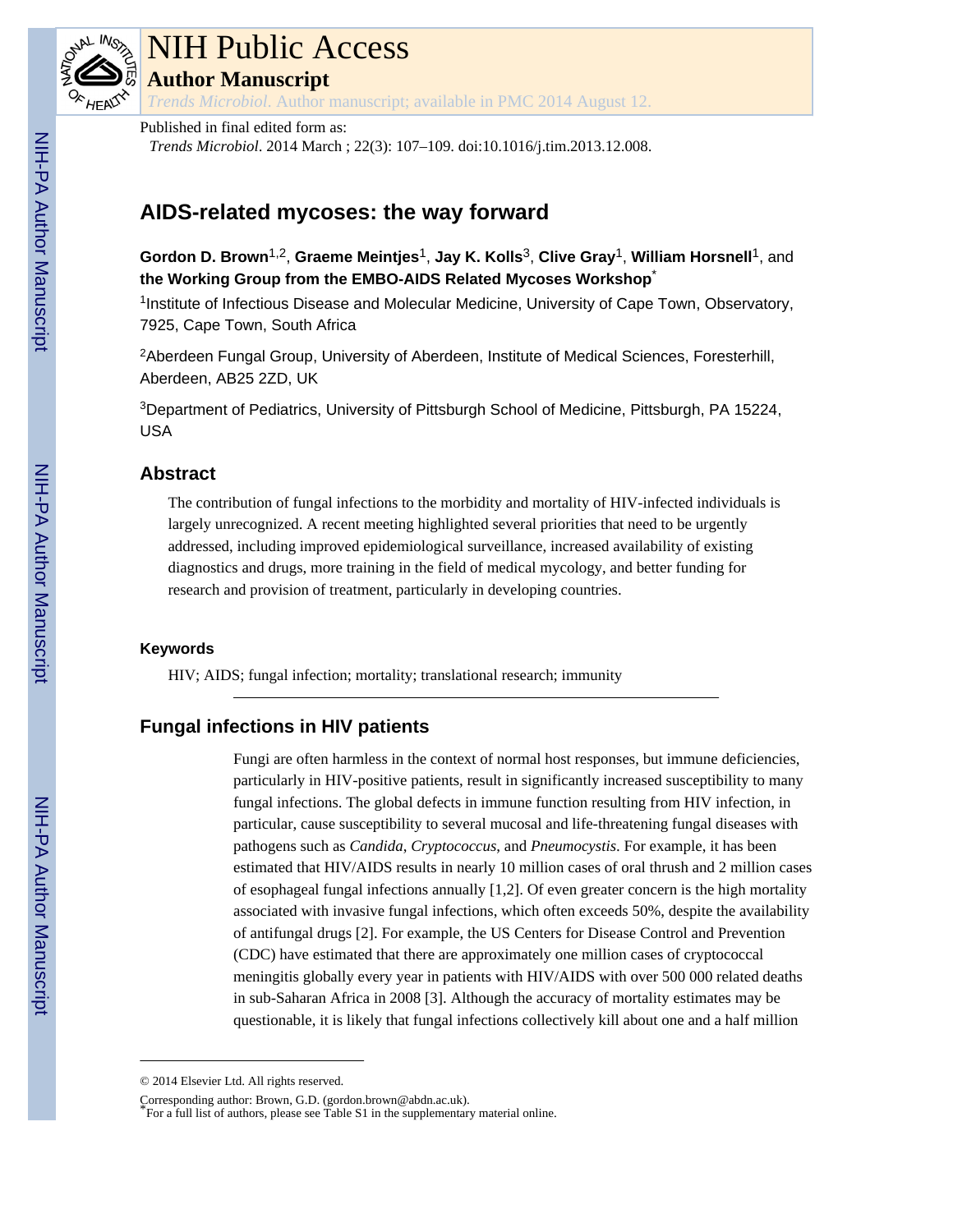people every year [1,2]. Thus, it is possible that at least as many people die from fungal diseases as tuberculosis (see [http://www.who.int/mediacentre/factsheets/fs104/en/\)](http://www.who.int/mediacentre/factsheets/fs104/en/) or malaria (see<http://www.who.int/mediacentre/factsheets/fs094/en/>). Despite the huge burden and high mortality rates of fungal infections in HIV-infected patients, these diseases remain understudied and underdiagnosed compared with other infectious diseases [1,2].

# **Priorities for the future**

To address this burgeoning problem, over 80 participants from all over the world gathered for 3 days in July 2013 in Cape Town, South Africa for a meeting on AIDS-related mycoses (Figure 1). Plenary presentations at this conference covered topics including: the effect of HIV/AIDS on antifungal immunity; current limitations in diagnosis of these infections (particularly *Pneumocystis* in resource-limited settings); the epidemiology, surveillance, and public health aspects of these infections; the pathogenesis of fungal diseases (both from the host and pathogen perspective, including sessions on *Candida*, *Pneumocystis*, *Cryptococcus*, and other fungi); pathogenesis of fungal-related immune reconstitution inflammatory syndrome; and treatment options and the way forward (see the corresponding review [4] in this issue for more details on each of these topics). Considerable time was given to goaldirected general discussion during this meeting and six priorities for the immediate future were reached by consensus of all participants. These include:

- **1.** Better epidemiological surveillance is needed because accurate estimates are unavailable for invasive fungal infections in HIV-infected patients globally.
- **2.** There is a pressing need for better laboratory and point-of-care diagnostics and better availability of existing diagnostics for many fungal diseases. This is particularly true for *Pneumocystis jirovecii* pneumonia, for which the diagnostics available have limited sensitivity and availability (see www.gaffi.org/wp-content/ uploads/Pneumocystis-pneumonia-Fact-Sheet.pdf). Diagnostics need to be inexpensive, accessible, and simple for use in developing countries, such as the dipstick immunochromatographic test currently in use for the diagnosis of cryptococcal meningitis and for screening for antigenemia prior to the development of meningitis. Better diagnostics would facilitate aim (1).
- **3.** We need better availability of existing drugs, particularly for *Cryptococcus*. Initial combination therapy with amphotericin B and flucytosine was recently shown to improve outcomes for cryptococcal meningitis [5], yet these drugs (especially flucytosine) are not readily available in many low- and middle-income countries, particularly in Africa, where there are high rates of mortality. These drugs need to be administered in combination for 2 weeks followed by fluconazole consolidation therapy. Antiretroviral therapy (ART) should be started 4–6 weeks after commencing anti-fungal therapy, to minimize the risk of mortality observed in recent trials of early introduction of ART [5].
- **4.** More training in medical mycology (detection, diagnosis, and treatment) is needed, particularly in resource-limited settings where expertise and facilities for fungal identification are lacking. Access to relevant equipment is also required. An example is the benefit in reducing intracranial pressure during cryptococcal

*Trends Microbiol*. Author manuscript; available in PMC 2014 August 12.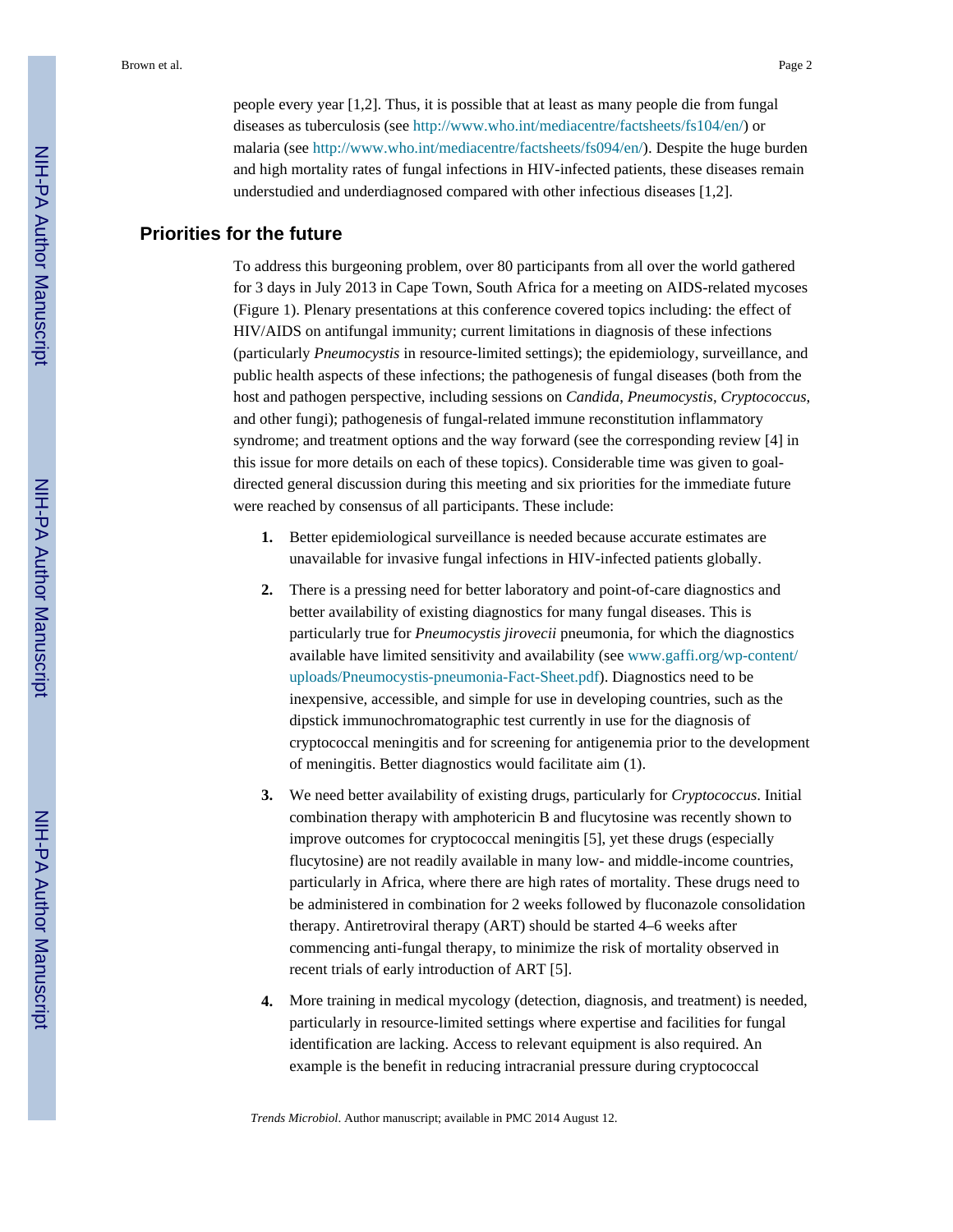meningitis by serial lumbar puncture, yet the equipment required to measure intracranial pressure, for example, a simple manometer, and relevant training in its use are lacking in most developing countries where this disease is endemic.

- **5.** We need to stimulate funding in this area. Despite the high global burden of invasive mycoses, only 2–2.5% of infectious disease research budgets of the major funders in the UK and USA are targeted at human fungal infections [2]. There is an urgent need, in particular, for funding to implement programs aimed at better diagnosis, treatment, and surveillance of cryptococcosis in sub-Saharan Africa. Such programs could save tens of thousands of lives annually (Box 1). In addition to lobbying traditional funding agencies, we propose to:
	- **i.** Approach private philanthropic foundations.
	- **ii.** Submit a multi-European group application that focuses on critical issues in fungal diseases encountered in the developed and developing world.
- **6.** We propose to maintain momentum within this field by establishing a working group on AIDS-related mycoses under the International Society for Human and Animal Mycology (ISHAM), hold a working group meeting at the ISHAM meeting in Melbourne in May 2015, and convene a second workshop on AIDS-related mycoses in Cape Town in 2016.

#### **Box 1**

### **Better diagnosis, treatment, and surveillance of cryptococcosis in sub-Saharan Africa could save tens of thousands of lives annually**

Mortality is decreased by about 15% by the addition of flucytosine to amphotericin B [6]. If one conservatively assumes that 200 000 people per year are treated for cryptococcal meningitis in sub-Saharan Africa, then 30 000 lives would be saved if flucytosine were available. Additional lives could be saved by the wider availability of point-of-care, immunochromatographic dipstick tests to diagnose cryptococcosis in primary care clinics, lumbar puncture equipment to control intracranial pressure, and amphotericin B to use with flucytosine. Importantly, the long-term prognosis is excellent for patients who survive cryptococcal meningitis and are then treated with antiretroviral drugs [7]. Pre-ART screening for cryptococcal antigenemia in persons with CD4 < 100 cells/μl entering HIV care (prevalence rates of 4–12%) will also save costs in health systems and result in better outcomes [8].

#### **Concluding remarks**

Fungal infections represent a major threat to individuals infected with HIV, particularly in developing counties. Greater funding and implementation of the approaches described here would have a significant impact and lead to substantial reductions in the morbidity and mortality associated with these diseases.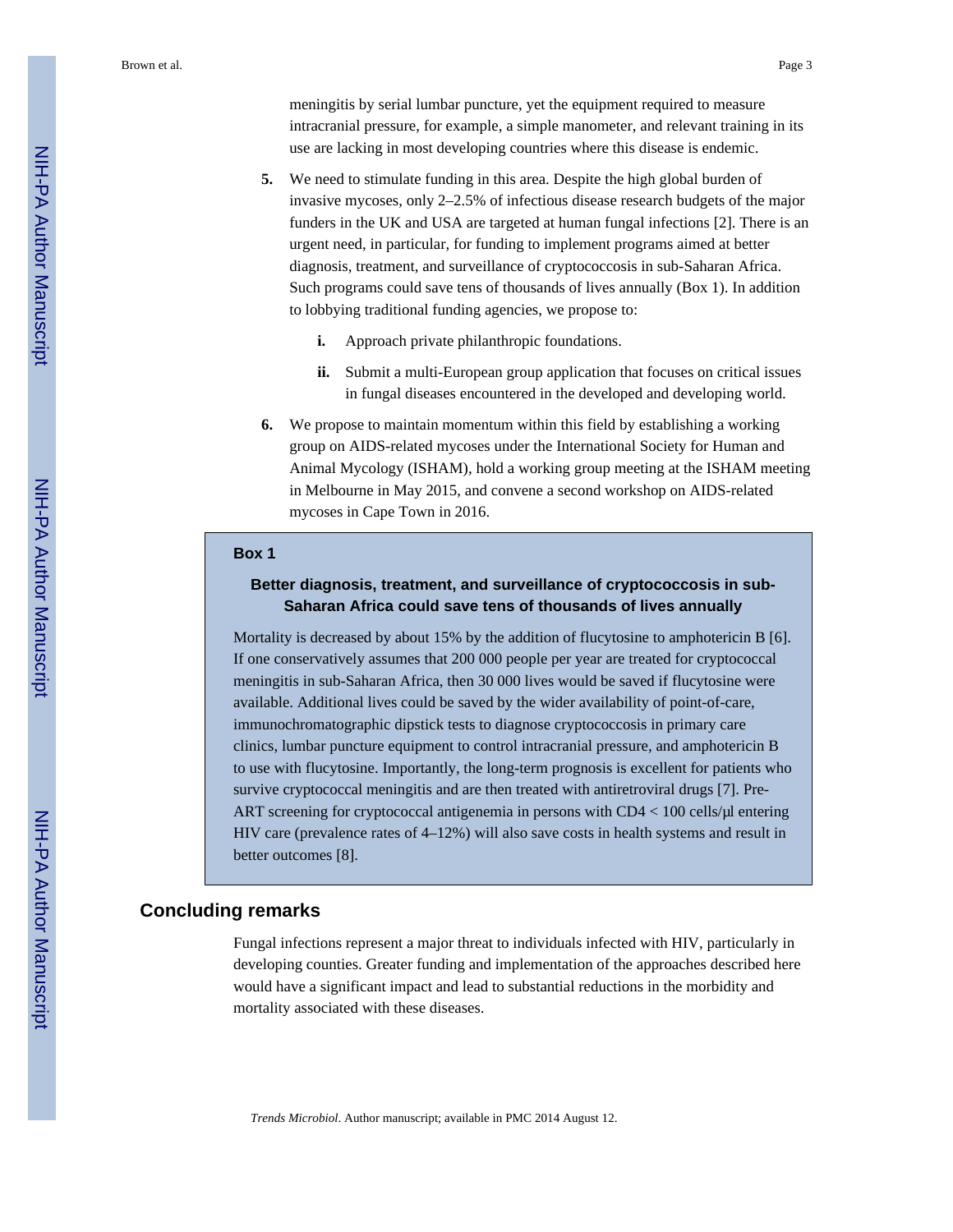Refer to Web version on PubMed Central for supplementary material.

### **Acknowledgments**

We thank the following for their support of the workshop held in Cape Town in July 2013: Associates of Cape Cod, Cepheid, Clinical Infectious Diseases Research Initiative, Company of Biologists, Department of Science and Technology (Republic of South Africa), Elsevier, European Molecular Biology Organization (EMBO), Fungal Infection Trust, Gilead, Immuno-Mycologics, International Society for Human and Animal Mycology, Merck Sharp & Dohme (MSD), Miravista Diagnostics, National Research Foundation of South Africa, South African Immunology Society, Scientific Group, University of Cape Town, Wellcome Trust, and Zeiss.

#### **References**

- 1. Brown GD, et al. Tackling human fungal infections. Science. 2012; 336:647. [PubMed: 22582229]
- 2. Brown GD, et al. Human fungal infections: the hidden killers. Sci Transl Med. 2012; 4:165rv113.
- 3. Park BJ, et al. Estimation of the current global burden of cryptococcal meningitis among persons living with HIV/AIDS. AIDS. 2009; 23:525–530. [PubMed: 19182676]
- 4. Armstrong-James D, et al. A neglected epidemic: fungal infections in HIV/AIDS. Trends Microbiol. 2014; 22:120–127. [PubMed: 24530175]
- 5. Loyse A, et al. Cryptococcal meningitis: improving access to essential antifungal medicines in resource-poor countries. Lancet Infect Dis. 2013; 13:629–637. [PubMed: 23735626]
- 6. Day JN, et al. Combination antifungal therapy for cryptococcal meningitis. N Engl J Med. 2013; 368:1291–1302. [PubMed: 23550668]
- 7. Butler EK, et al. Long term 5-year survival of persons with cryptococcal meningitis or asymptomatic subclinical antigenemia in Uganda. PLoS ONE. 2012; 7:e51291. [http://dx.doi.org/](http://dx.doi.org/10.1371/journal.pone.0051291) [10.1371/journal.pone.0051291.](http://dx.doi.org/10.1371/journal.pone.0051291) [PubMed: 23251485]
- 8. Jarvis JN, et al. Cost effectiveness of cryptococcal antigen screening as a strategy to prevent HIVassociated cryptococcal meningitis in South Africa. PLoS ONE. 2013; 8:e69288. [http://dx.doi.org/](http://dx.doi.org/10.1371/journal.pone.0069288) [10.1371/journal.pone.0069288.](http://dx.doi.org/10.1371/journal.pone.0069288) [PubMed: 23894442]

# **Appendix A. Supplementary data**

Supplementary data associated with this article can be found, in the online version, at doi: 10.1016/j.tim.2013.12.008.